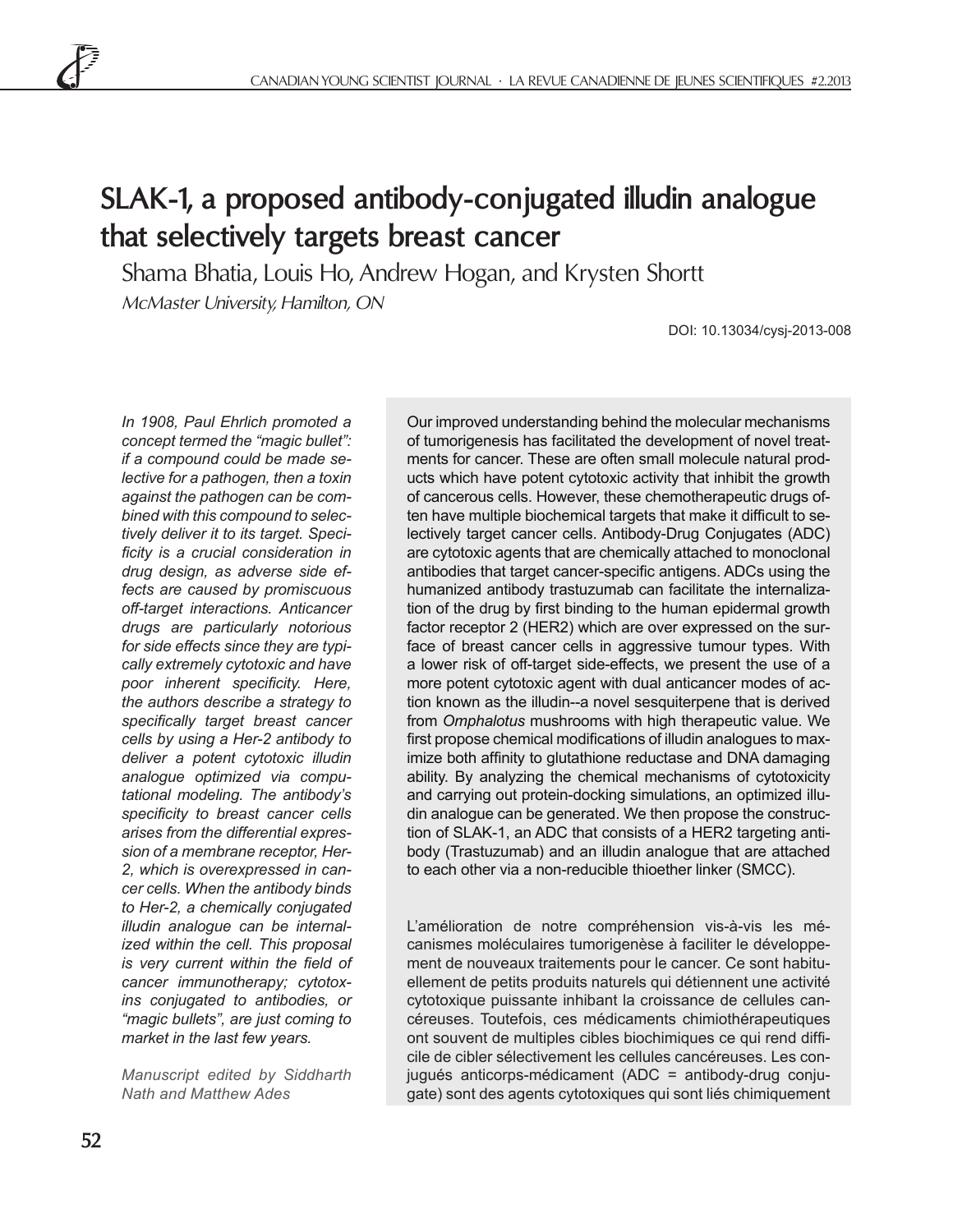à des anticorps monoclonaux qui ciblent à leur tour des antigènes spécifiques au cancer. L'ADC utilisant l'anticorps humain Trastuzumab peut faciliter l'internalisation du médicament en se liant tout d'abord au récepteur du facteur de croissance épidermique humain 2 (HER2) qui sont surexprimés à la surface des cellules du cancer du sein dans des tumeurs de types agressifs. Avec un risque plus faible d'effets secondaires hors cible, on présente l'utilisation d'un agent cytotoxique plus puissant avec une double action anticancéreuse connu sous le nom d'illudine – un nouveau sesquiterpène dérivé du champignon *Omphalotus* qui détient une haute valeur thérapeutique. Nous proposons d'abord des modifications chimiques à aux analogues d'illudine afin de maximiser à la fois affinité à la réductase glutathion et à sa capacité à endommager l'ADN. En analysant les mécanismes chimiques de la cytotoxicité et en menant des simulations d'amarrage de protéines (« docking »), un analogue d'illudine optimisé peut être généré. Nous proposons ensuite la construction de SLAK-1, un ADC qui consiste d'un anticorps ciblant HER2 (Trastuzumab) et un analogue d'illudine qui sont liés entre-elles par un lien thioéther non réductible (SMCC).

# **Introduction**

Breast cancer is the most prominent form of cancer in women worldwide and contributes to approximately 16% of cancer affecting females. An increase in the prevalence of the disease is evident in developing countries due to an increase in urbanization, life expectancy, and Western lifestyle [1]. The United Kingdom, Canada and United States of America have the highest incidence of breast cancer worldwide followed by the rest of North America, Australia and New Zealand<sup>[2]</sup>. In the current year, it is estimated that 232,340 females and 2,240 males will be diagnosed with breast cancer in America. Of those diagnosed, 39,620 females and 410 males will not survive [3]. There are several risk factors for developing breast cancer, including familial history, prolonged exposure to endogenous estrogens, alcohol use, obesity, and lack of physical activity.

Currently, there are various strategies to treat breast cancer. When selecting the optimal treatment for a patient, physicians must take into account the stage of the cancer, sensitivity to certain hormones, and whether there is an increased expression of certain surface antigens on breast cancer cells [4]. The standard treatments for patients diagnosed with metastatic breast cancer include chemotherapy, radiation, surgery, and targeted therapy using monoclonal antibodies [5-7]. Approximately 25% of breast cancer cells exhibit between two- and twenty-fold overexpression of HER2, a growth factor receptor whose activation leads to downstream signaling regulating cellular growth. Normal breast cells have approximately 20,000 HER2 receptors, whereas breast cancer cells in aggressive tumors can have over 2 million. The increase in the levels of HER2 receptors on cancer cells results in increased activation leading to excessive

cellular division and tumor formation [8]. Common chemotherapeutic drugs such as vinblastine, paclitaxel, anthracyclines, and doxorubicin are not always effective at treating metastatic breast cancer due to multidrug resistance  $[9,10]$ . Conventional treatments administered to breast cancer patients have detrimental side-effects that occur due to poor target specificity [11]. One way to overcome this is by conjugating the drug to an antibody that is selective for a surface antigen that can differentiate cancer cells from normal healthy cells. These antibody-drug conjugates (ADCs) will undergo a process of internalization (i.e. receptor-mediated endocytosis) upon binding to the surface antigen (Figure 1a). A wide-range of anticancer compounds can be attached to the antibody of which natural products, metabolites derived from plants, fungi and microbes are among the most promising [12].

Natural products are routinely used in drug development because they have highly potent bioactive properties as antibiotics (vancomycin), antifungals (cyclohexamide), and anticancer drugs (paclitaxel) [13]. For centuries, natural products have been used to treat ailments such as cancers and microbial infections [14]. In the last 50 years, 60% of cancer drugs have been derived from natural products or their analogues [15]. Illudins are a relatively new class of sesquiterpenes – orange-yellow mushrooms found in the woodlands of North America<sup>[16]</sup>. Illudins possess the ability to inhibit the growth of various types of cancer cells at nanomolar and even picomolar concentrations and are effective in treating multi-drug resistant tumours [17, 18, 19]. Illudins primarily act as an alkylating agent; nucleophilic Illudins also inhibit the function of enzymes such as glutathione reductase (GR) and thioredoxin reductase (TrxR), which protect the cell against oxidative stress [21]. On their own, illudins lack specificity and do not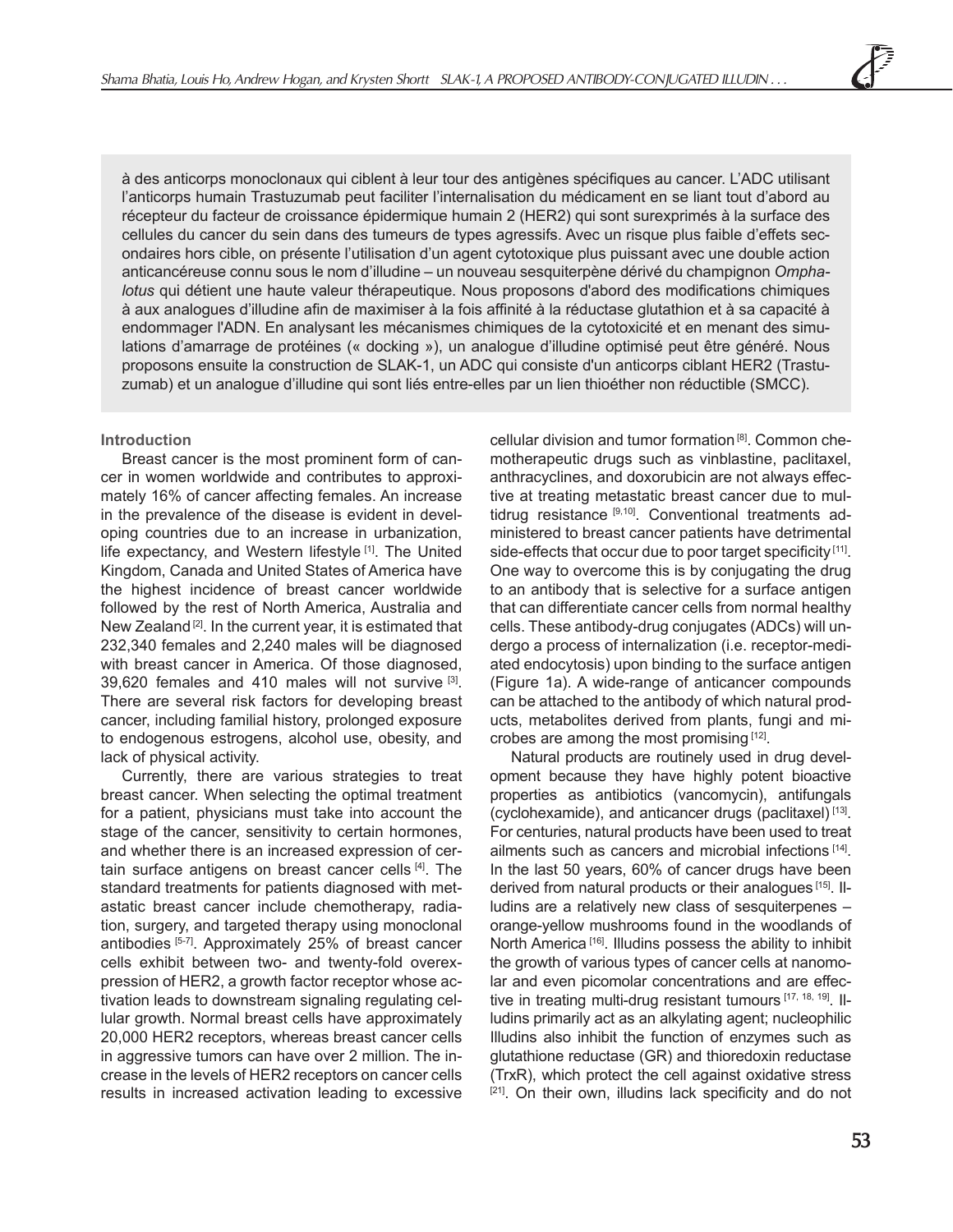target cancer cells. However, when conjugated to a specific antibody, illudins may prove to be an excellent anticancer drug with the capability to target and eliminate many types of cancers including breast cancer.

We propose to develop and test a modified illudin molecule through docking simulations and cytotoxicity assays. Subsequently, we can link this illudin analogue to a HER2 targeting monoclonal antibody (Trastuzumab) via a non-reducible thioether linker to produce SLAK-1, an antibody-drug conjugate that has the potential to selectively target and eliminate breast cancer cells.

## **Main Proposal**

## *R-group modification of illudin S (core) to produce illudin analogue*

Illudin S, a natural illudin analogue that possess high cytotoxicity and low target specificity between malignant cells and normal cells, has a narrow therapeutic index (a ratio between the therapeutic effect of the drug versus the cytotoxicity of the drug itself) [22]. Acylfulvenes (AFs) and Hydroxymethylacylfulvene (HMAF), established derivatives of illudin, have improved therapeutic indices. Both illudin S and AFs can react with and damage DNA, leading to cell death. AFs have the

additional ability to inhibit GR, an enzyme that is upregulated in cancer cells to improve the regeneration of glutathione [22-23].

Using computer software, we modified side groups surrounding the core structure of illudin to design an analogue with increased affinity for GR and undiminished DNA cleavage activity. We added a COOCH2CH2SH group on carbon 7 (as labelled in figure 1b) of the main ring so that the maleimide group of SMCC, a crosslinking reagent, can be attached to the illudin via a sulfhydryl group. A strong nucleophilic side group of hydroxyurea acetate was added to carbon 6 (as labelled in figure 1b) of the main ring to increase the toxicity of the molecule. Both of these modifications should increase binding affinity for glutathione reductase (GR). The hydroxyl group was replaced with methyl hydroxyl urea to offer more sites for nucleophilic attack by thiol-containing proteins such as GR while preserving the pharmacophore of the illudin [24]. The mechanism of GR is shown in Figure 2. The addition of a methyl group was conducted to prevent any steric hindrance by the hydroxyurea. The linker region and the addition of an ethyl chain between the SH group and the ester group were designed



**Figure 1.** *Mechanisms of ADC targeting and cytotoxicity by Illudin S.* (a) ADCs are selective towards cells that express the particular antigen that the monoclonal antibody has a strong affinity towards. Once the targetspecific antibody binds to the antigen, it undergoes a process of internalization. (b) Proposed mechanism of action of illudin S where there is first and enzymatic reduction by Nu1 (GR or NADPH) which subsequently reacts with Nu2 (H2O, DNA, protein). The highly unstable cyclopropyl ring increases the reactivity and cytotoxicity of illudin S, making the unstable intermediate a potent alkylating agent.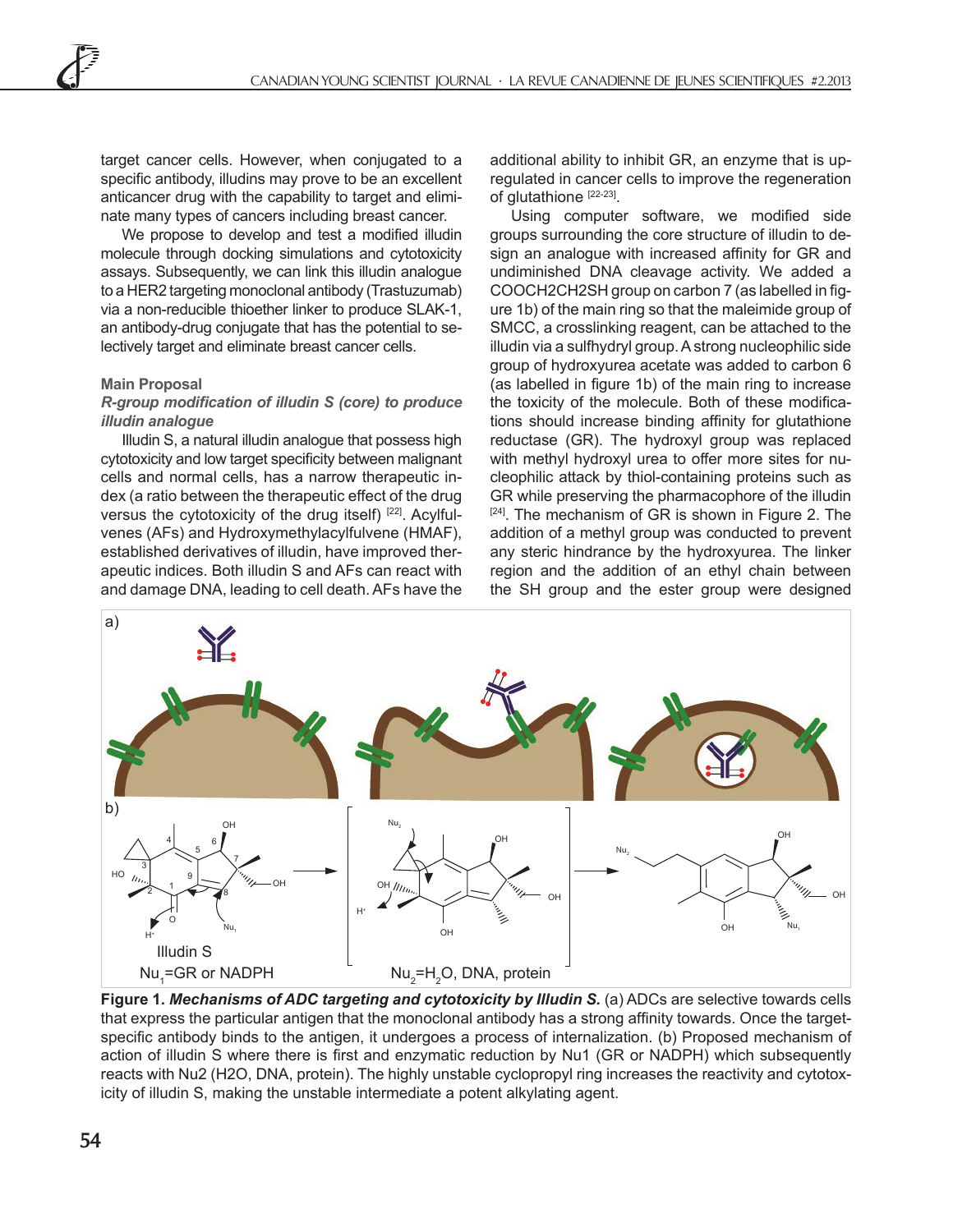to prevent steric hindrance interfering with the molecule's pharmacophore, while adding an additional nucleophilic attack site [25]. Additional ester groups were attached to increase the affinity of SLAK-1 for attack by the thiol group of GR to form a stable hydroxy-acyl group. To assess whether the modification increased binding affinity, we used in silico dockings to compare the affinities of our illudin analogue, illudin S, and irofulven for GR. As expected, illudin S had the weakest binding affinity (highest ΔG), whereas our analogue had the strongest (lowest ΔG) (Figure 3).

## *Conjugation of illudin analogue to trastuzumab to construct SLAK-1*

To ensure that our illudin analogue selectively targets breast cancer cells, we propose its conjugation to trastuzumab to create an ADC named SLAK-1. Trastuzumab, also known as Herceptin, is a monoclonal antibody that specifically binds to the HER2 receptors embedded in the membranes of breast cancer cells [28]. The illudin should be attached to trastuzumab using a linker that cannot be cleaved until the ADC is fully internalized. We propose using the non-cleavable and membrane permeable crosslinker succinimidyl-4-(N-maleimidomethyl) cyclohexane-1-carboxylate (SMCC). SMCC contains a reactive N-hydroxysuccinimide (NHS ester) and a sulfhydryl-reactive maleimide group. To link the antibody trastuzumab to our illudin analogue, SMCC should first be added to the antibody via the NHS ester group. Once the excess crosslinker reagent is removed, the illudin analogue should be added <sup>[29]</sup>. This two-step reaction will result in the formation of an ADC called SLAK-1 (Figure 4).

# *Testing the cytotoxicity and specificity of SLAK-1*

In order to test SLAK-1's anti-cancer activity, we propose two assays: one for measuring the inhibition of GR, and the other for measuring DNA damage. GR is involved in the redox cycle that protects the cell against oxidative stress. The enzyme reduces glutathione disulfide (GSSG) to glutathione (GSH) by oxidizing NADPH to NADP+ (See reaction below).

GR  $GSSG + NADPH + H^+ \xrightarrow{\text{GR}} 2GSH + NADP^+$ 

We can indirectly measure GR inhibition by measuring the rate of NADPH oxidation by a decrease in absorbance at 340 nm that corresponds to NADPH concentration<sup>[30]</sup>. Thus, one can measure the ability of SLAK-1 and other possible analogues to inhibit GR *in vitro* by measuring NADPH concentration in the presence of various drug concentrations. The comet assay, also known as single cell gel electrophoresis, detects DNA damage in single cells [31]. We propose testing our SLAK-1 analogue against two breast cancer cell lines: KB and SK-Br-3 cells, which will subsequently be lysed and run on an electrophoresis gel. Once visualized, a smear mark resembling a comet will be reflective of DNA damage, when comparing the intensity ratios of the comet's "head" to its "tail".

If SLAK-1 inhibits the activity of GR and damages DNA in vitro, its efficacy should be tested against whole breast cancer cells in vitro. By comparing the growth inhibition of our breast cancer cell lines with that of normal fibroblast cells, we will assess the specificity of SLAK-1. We can also compare the analogue with and without the Trastuzumab antibody attached to the compound within a heterogeneous mixture of diseased and non-diseased cell types to test the efficacy of modified illudin analogue in vitro. Studying the effect of a human breast cancer xenograft in the murine (mouse) model can provide valuable insight into the growth and metastasis of the tumour in vivo. It can also identify host responses and potential sideeffects that may occur from the illudin analogue that can be administered as a Trastuzumab-attached compound. Severe combined immunodeficient (scid) [32] mice would be injected with breast cancer cell lines (MCF7, ZR-75-1, and T47d). SLAK-1 can then be administered in a dose-dependent manner within the murine model via injection.

#### **Conclusion**

Given the proven clinical efficiency of ADCs against metastatic breast cancer in chemotherapy, the illudin-based drug proposed here might also have the desired effect against breast cancer tumours [33, <sup>34]</sup>. We have taken several important parameters into account in developing SLAK-1. First, to ensure potent cytotoxicity against breast cancer cells, we have designed an illudin analogue that is able to efficiently inhibit GR and damage DNA. Assays for GR inhibition by illudin S and acylfulvene analogues have been published in the past [22]; however in silico modeling has not been published by any group. We used docking simulations to compare the binding affinities of several illudin analogues. As expected, illudin S and irofulven had weaker binding affinities (higher ΔG values) than our proposed illudin analogue. Altogether, this suggests that our drug will inhibit GR more efficiently and may prove to be more potent at inhibitingthe growth of breast cancer cells once internalized.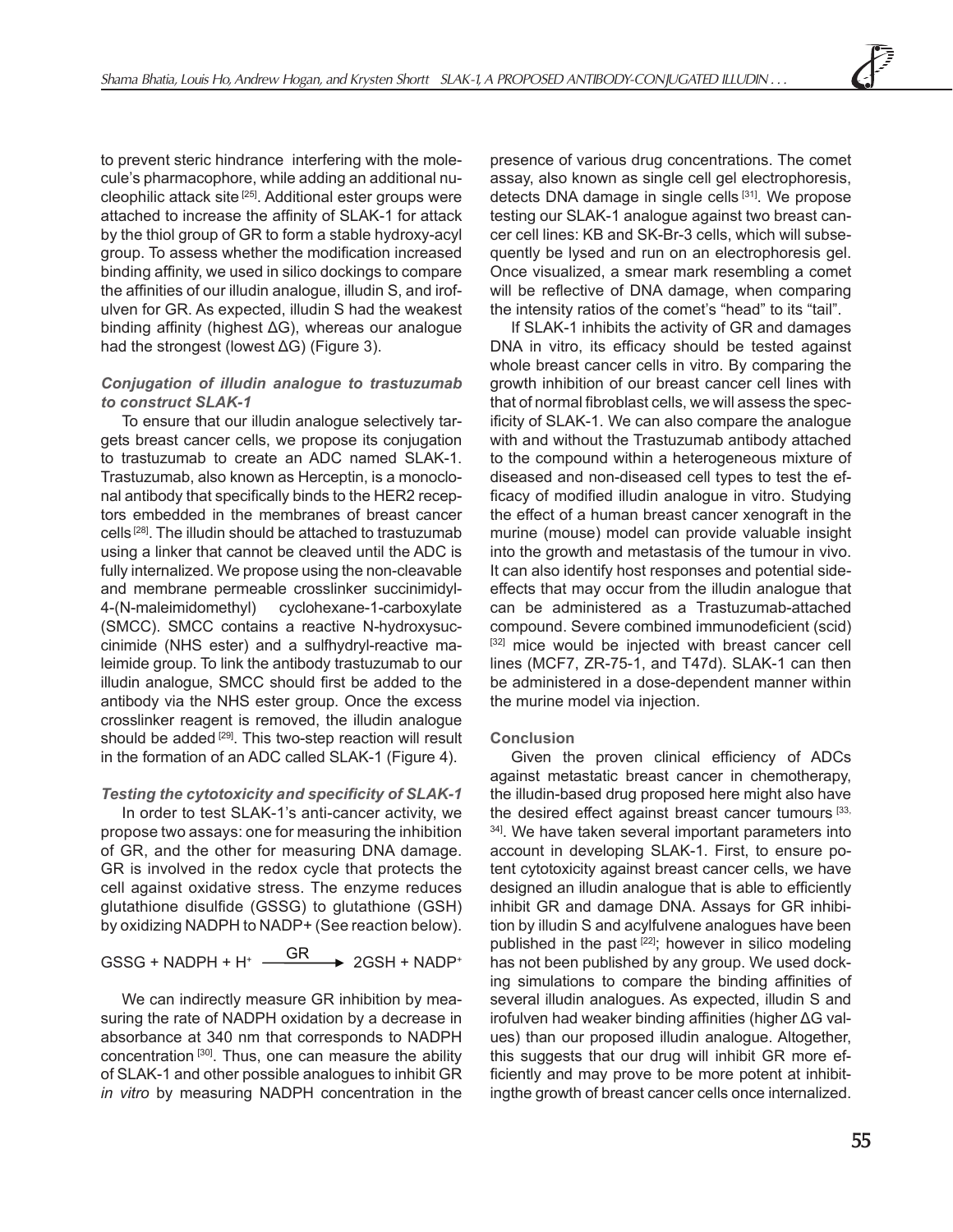

**Figure 2.** *Glutathione Reductase Inhibition by HMAF (modified acylfulvene derived from Illudin S).*  Above is the proposed mechanism by Liu and Sturla (2009) showing the inhibition of Glutathione Reductase by HMAF<sup>[22]</sup>. The sulfur from thiol containing proteins such as GR acts as a nucleophile and is added to the α,β unsaturated ketone; H2O is added to the cyclopropyl group thus inhibiting GR.



**Figure 3.** *In silico docking of Illudin S, Irofulven and SLAK-1 within GR.* Docking simulations were carried out using SwissDock<sup>[26]</sup> to assess the ligand binding affinity of the various analogues to glutathione reductase (PDB: 3GRS). Hydrophobicity surfaces (Blue: hydrophilic, white: neutral, red: hydrophobic) were mapped according to the Kyte-Doolittle scale in complex with their respective compounds using UCSF Chimera [27]. Threedimensional models were generated and respective affinities were estimated based on the lowest Gibbs Free Energy values within the corresponding binding pocket of GR.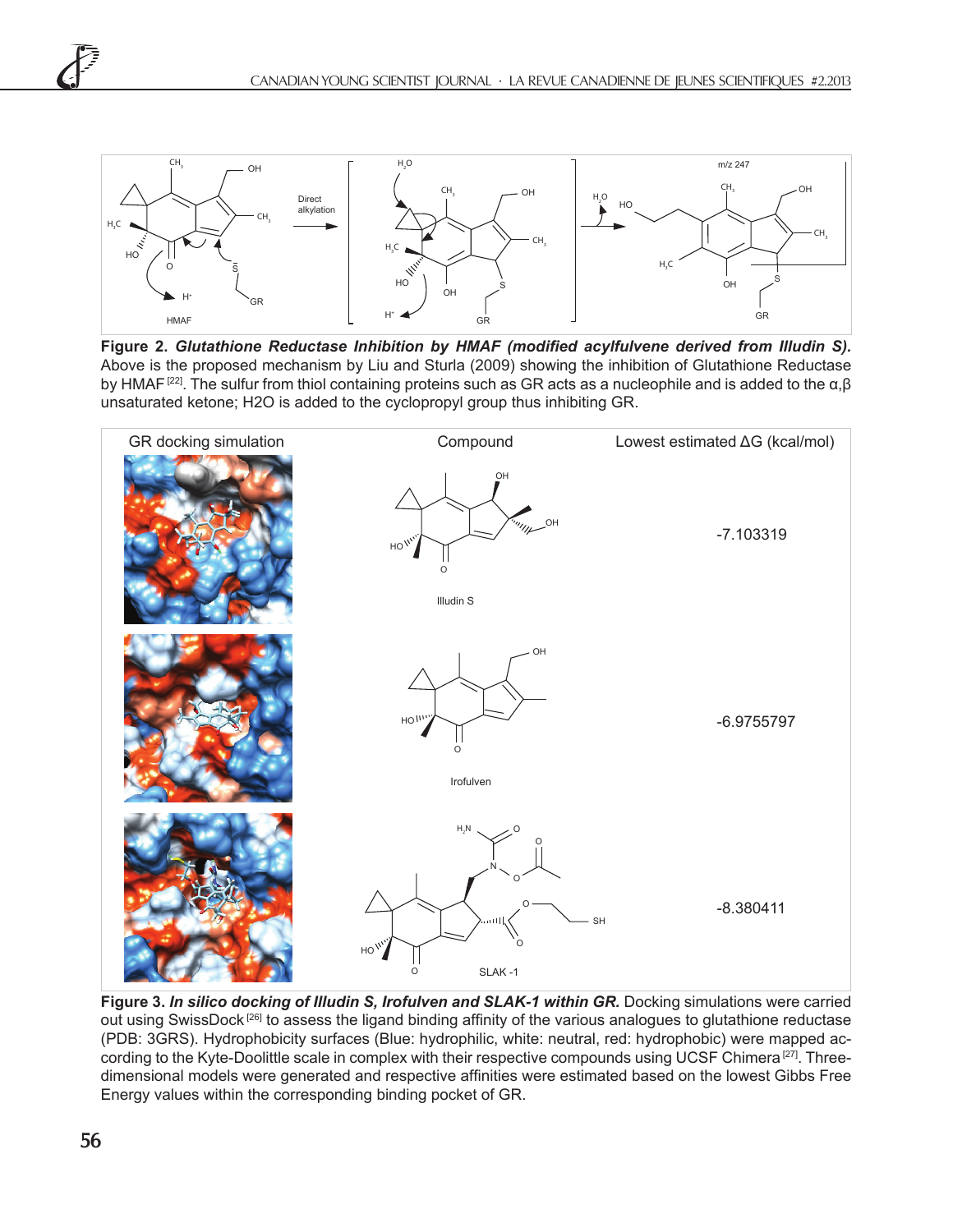Second, we have proposed the conjugation of our illudin analogue to the monoclonal antibody trastuzumab to ensure specificity towards breast cancer cells. Previous studies by Lewis Phillips et al. (2008) have validated the use of maytansenoid, a cytotoxic macrolide that inhibits the formation of microtubules, when conjugated to trastuzumab<sup>[35]</sup>. The specificity of this ADC for HER2-positive breast carcinomas increases our confidence in the specificity of SLAK-1. If SLAK-1 is synthesized and successfully passes our proposed cytotoxicity and specificity tests, we will have overcome many difficulties associated with current treatments for metastatic breast cancer.

# **Keywords**

Antibody-Drug Conjugate; Illudins; SLAK-1; Breast Cancer; HER 2 receptors; Trastuzumab; conjugué anticorps-médicament; illudines; cancer du sein; récepteurs HER-2.

## **References**

- [1] World Health Organization. (2013) Breast Cancer Prevention and Control. Retrieved from <http://www.who.int/cancer/detection/breastcancer/en/index3.html>
- [2] Worldwide Breast Cancer. (2011) Breast Cancer Statistics Worldwide. Retrieved from <http://www.worldwidebreastcancer.com/learn/breast-cancer-statistics-worldwide/>
- [3] American Cancer Society, Inc. (2013) Cancer Facts & Figures 2013. Retrieved from <http://www.cancer.org/research/ cancerfactsfigures/cancerfactsfigures/cancer-facts-figures-2013>
- [4] Cancer Research UK. (2012) Types of treatment for Breast Cancer. Retrieved from <http://www.cancerresearchuk.org/ cancer-help/type/breast-cancer/treatment/which-treatmentfor-breast-cancer>
- [5] Partridge, A.N., Burstein, H.J., and Winer, E.P. (2001) Side Effects of Chemotherapy and Combined Chemohormonal Therapy in Women With Early-Stage Breast Cancer. Journal of the National Cancer Institute Monographs. 30, 135-142.



**Figure 4.** *Construction of Antibody-Drug Conjugate SLAK-1 to target Her2 positive breast cancer.* A SMCC non-cleavable linker is first added onto an antibody via NHS ester group. The excess SMCC reagent is then removed. The drug containing a sulfhydryl group is then added. This two-step reaction will result in the formation of an ADC called SLAK-1.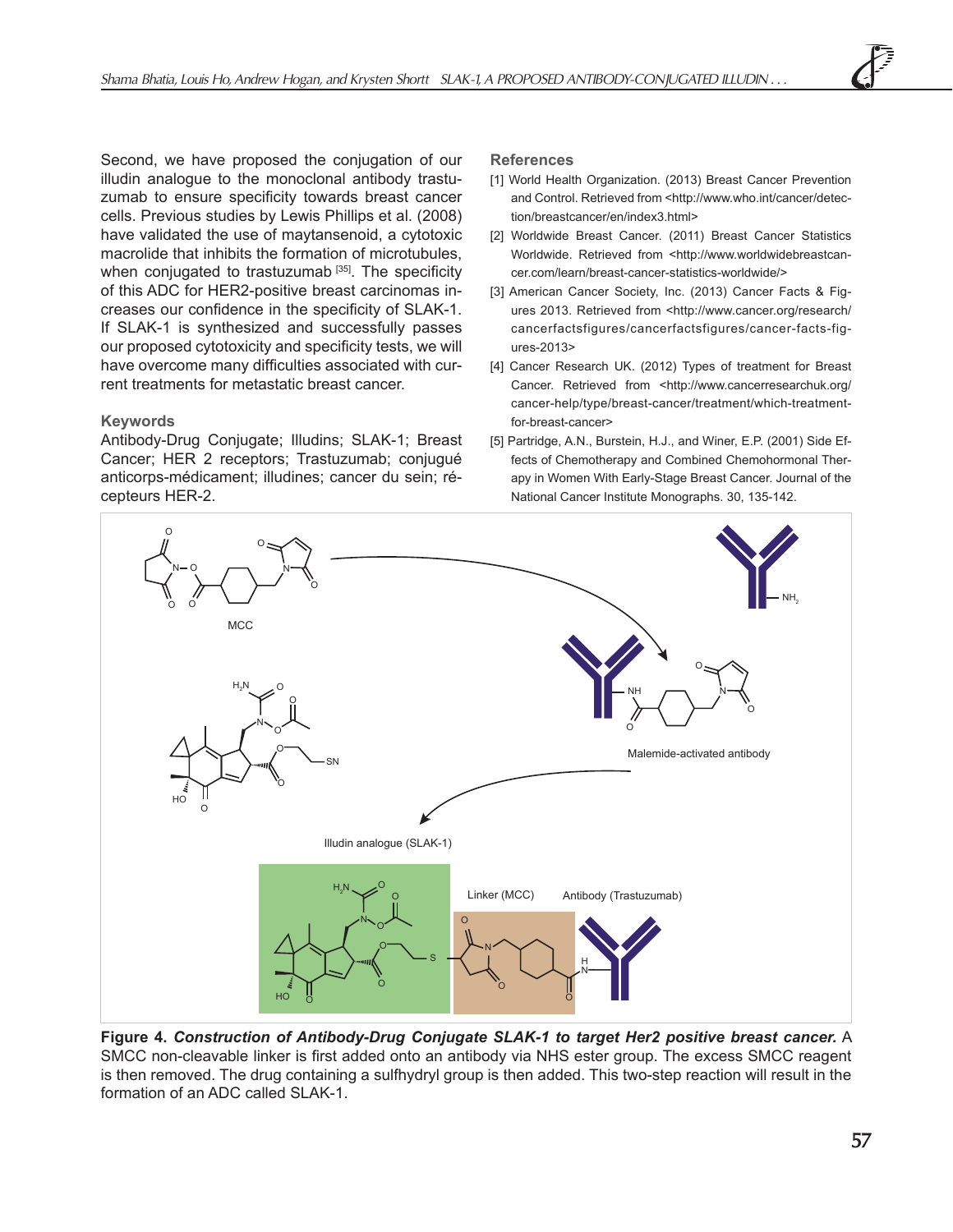- [6] National Cancer Institute. (2013) Breast Cancer Treatment. Re trieved from <http://www.cancer.gov/cancertopics/pdq/treatment/breast/Patient/page5>
- [7] Lopus, M. (2011) Antibody-DM1 conjugates as cancer therapeutics. Cancer Lett. 307(2): 113–118.
- [8] Hicks, D.G., and Kulkarni, S. (2008) Her 2+ Breast Cancer. Review of Biological Relevance and Optimal Use of Diagnostic Tools. Am J Clin Pathol. 129, 263-273.
- [9] Ambudkar, S.V., Dev, S., Hrycyna, C.A., Ramachandra, M., Pastan, I., Gottesman, M.M. (1999) Biochemical, cellular, and pharmacological aspects of the multidrug transporter. Annu Rev Pharmacol Toxicol 39, 361-98.
- [10] Perez, E.A. (2009) Impact, mechanisms, and novel chemotherapy strategies for overcoming resistance to anthracyclines and taxanes in metastatic breast cancer. Breast Cancer Res Treat 144(2), 195-201.
- [11] Garcia-Serna, R., Mestres, J. (2010) Anticipating drug side effects by comparative pharmacology. Expert Opin Drug Metab Toxicol. 6(10), 1253-63.
- [12] Mann, J. (2002) Natural products in cancer chemotherapy: past, present and future. Nature Reviews. Cancer. 2, 143-148.
- [13] Newman, D.J., Cragg, G.M. (2012) Natural products as sources of new drugs over the 30 years from 1981 to 2010. J Nat Prod. 75(3), 311-35. doi: 10.1021/np200906s
- [14] Newman, D.J., Cragg, G.M., Snader, K.M. (2000) The influence of natural products upon drug discovery. Nat Prod Rep 17, 215-234.
- [15] Ortholand, J.Y., Ganesan, A. (2004) Natural products and combinatorial chemistry: back to the future. Curr Opin Chem Biol. 8(3), 271-80.
- [16] Kirchmair, M., Poder, R., Humber, C.G. (1999) Identification of illudins in Omphalotus nidiformis and Omphalotus olivscens var. indigo by column liquid chromatography-atmospheric pressure chemical ionization and tandem mass spectrometry. J Chromatogr A. 832(1-2): 247-52.
- [17] Kelner, M.J., McMorris, T.C., Beck, W.T., Zamora, J.M., Taetle, R. (1987) Preclinical evaluations of illudins as anticancer agents. Cancer Res 47: 3186
- [18] Kelner, M.J., McMorris, T.C., Taetle, R. (1990) Preclinical evaluation of illudins as anticancer agents: basis for selective cytotoxicity. J Natl Cancer Inst 82, 1562. doi: 10.1093/ jnci/82.19.1562
- [19] McMorris, T.C., Chimmani R., Alisala, K., Staake, M.D., Banda, G., Kelner, M.J. (2010) Structure-activity studies of urea, carbamate, and sulfonamide derivatives of acylfulvine. J Med Chem. 53(3), 1109-16.
- [20] McMorris, T.C., Anchel, M. (1965) Fungal metabolites. The structures of the novel sesquiterpenoids illudin-S and -M. J Am Chem Soc 87:7.
- [21] Liu, X., Pietsch, K.E., Sturla, S.J. (2011) Susceptibility of the antioxidant selenoenzymes thioredoxin reductase and

glutathione peroxidase to alkylation-mediated inhibition by anticancer acylfulvines. Chem Res Toxicol 24(5): 726-736.

- [22] Liu, X., and Sturla, S.J. (2009) Profiling patterns of glutathione reductase inhibition by the natural product illudin S and its acylfulvene analogues. Mol. BioSyst. 5, 1013-1024.
- [23] Abdalla, M.Y. (2011) Glutathione as Potential Target for Cancer Therapy; More or Less is Good? (Mini-Review). Jordan Journal of Biological Sciences. 4(3), 119-124
- [24] McMorris, T. (2003) Structure-Activity relationship studies of illudins: analogues possessing a spiro-cyclobutane ring. Journal Organic Chemistry. 68(25) 9648-9653.
- [25] McMorris, T., et. al. (2010) Structure-activity of urea, carbamate, and sulfonamide derivatives of acylfulvene. Journal of Medicinal Chemistry. 53(3), 1109-1116.
- [26] Grosdidier, A., Zoete, V., Michielin, O. (2011) SwissDock, a protein-small molecule docking web service based on EADock DSS. Nucleic Acids Res (Web Server Issue), W270-7.
- [27] Pettersen, E.F., Goddard, T.D., Huang, C.C., Couch, G.S., Greenblatt, D.M., Meng, E.C., Ferrin, T.E. (2004) UCSF Chimera—a visualization system for exploratory research and analysis. J Comput Chem 25(13), 1605-12.
- [28] Mohsin SK, Weiss HL, Gutierrez MC, et al. (2005) Neoadiuvant trastuzumab induces apoptosis in primary breast cancers. J Clin Oncol. 23(11), 2460-8. doi: 10.1200/JCO.2005.00.661
- [29] Thermo Fisher Scientific Inc. (2013) SMCC. Retrieved from <http://www.piercenet.com/browse.cfm?fldID=02030351>
- [30] Smith, I.K., Vierheller, T.L., Thorne, C.A. (1988) Assay of glutathione reductase in crude tissue homogenates using 5,5'-dithiobis(2-nitrobenzoic acid). Anal Biochem 175(2), 408-13.
- [31] Hartmann, A., Aqurell, E., Beevers, C., Brendler-Schwaab, S., Burlinson, B., Clay, P., Collins, A., Smith, A., Speit, G., et al. (2003) Recommendations for conducting the in vivo alkaline Comet assay. 4th International Comet Assay Workshop. Mutagenesis 18(1), 45-51.
- [32] Bosma, G.C., Custer, R.P., Bosma, M.J. (1983) A severe combined immunodeficiency mutation in the mouse. Eur J Immunol 16, 1125-1130.
- [33] Slamon, D.J., Leyland-Jones, B., Shak, S., et al. (2001) Use of chemotherapy plus a monoclonal antibody against HER2 for metastatic breast cancer that overexpresses HER2. N Engl J Med 344(11), 783-92.
- [34] Smith, I., Procter, M., Gelber, R.D., Guillaume, S., Feyereislova, A., Dowsett, M., Goldhirsch, A., Untch, M., Mariani, G., Baselga, J., et al. (2007) 2-year follow-up of trastuzumab after adjuvant chemotherapy in HER2-positive breast cancer: a randomised controlled trial. Lancet 369(9555), 29-36.
- [35] Lewis Phillips, G.D., Li, G., Dugger, D.L., Crocker, L.M., Parsons, K.L., Mai, E., Blattler, W.A., Lambert, J.M., Chari, R.V., Lutz, R.J., et al. (2008) Targeting HER2-positive breast cancer with trastuzumab-DM1, an antibody-cytotoxic drug conjugate. Cancer Res 68(22), 9280-90.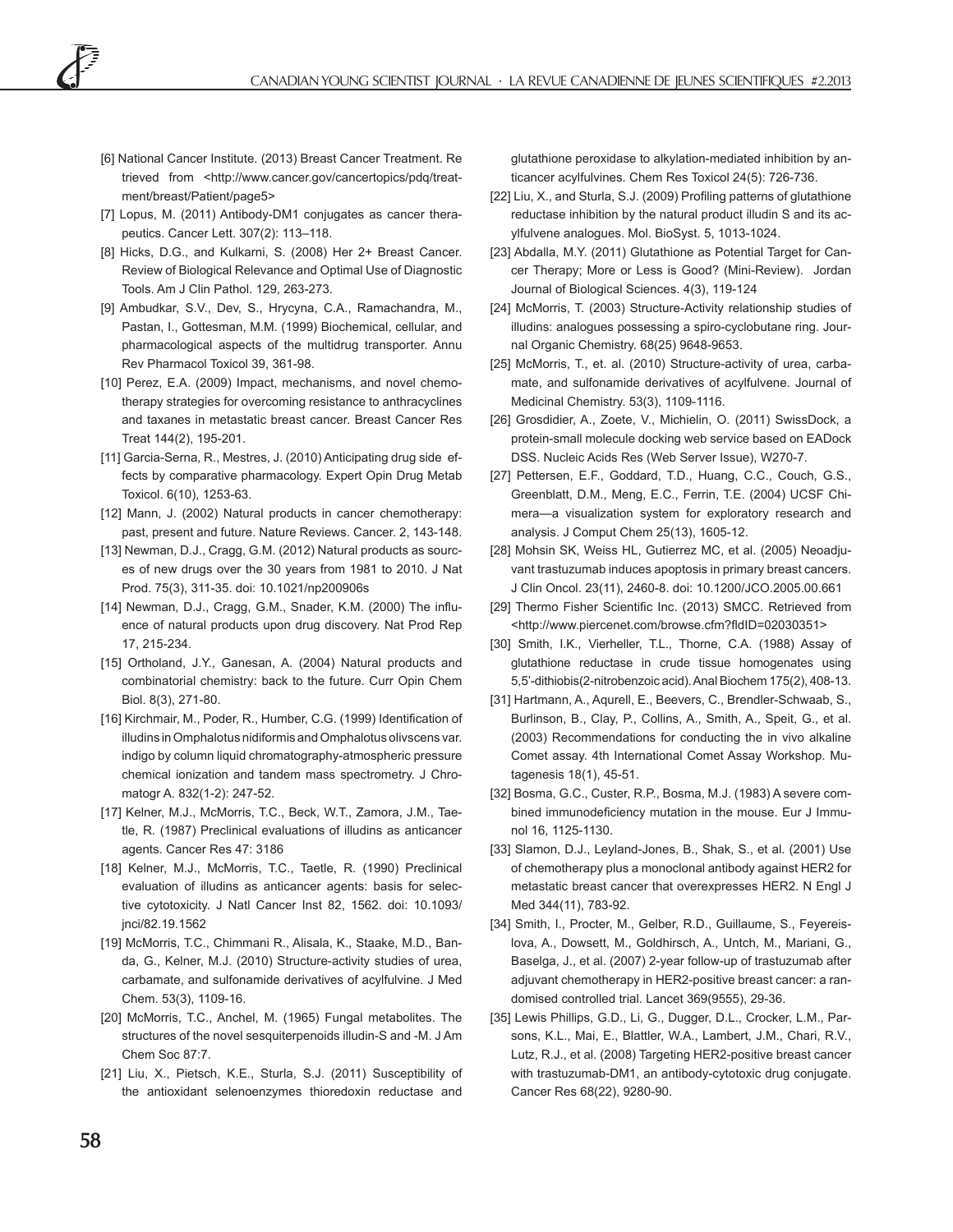# Review of **Characterizing RNF20 and RNF40 in the Class Switching of B Cells**

This study describes a research plan to conjugate a synthetic proposed analog of the natural product illudin, called SLAK-1, to the monoclonal antibody trastuzumab. The proposal is based largely on the recent success of antibody-drug conjugates (ADCs) that have shown promising clinical results that have led to recent approvals by the FDA. Because illudin functions as a cytotoxic agent through a unique mechanism of reduction by glutathione reductase, which is present in greater quantities in tumour cells versus normal cells, it is hoped that this approach would lead to a more selective ADC with a higher therapeutic index than those based on tubulin targeting agents such as Maytansine.

While there are several interesting concepts described, the manuscript appears to be more of a proposal than a report of actual results. The basis of the actual work done only appears to be a simple molecular modeling study with some proposed analogs showing how they dock into the binding site of glutathione reductase. In order to obtain impactful laboratory experimental results, a major effort would then be required to synthesize these analogs, test them and conjugate them.

The author of this paper should be commended with proposing an extremely ambitious project and the basic idea behind the proposal has merit. In addition, the background and nature of the project are actually quite interesting and could form the basis of a viable proposal. However, some key flaws in the research plan itself make the research proposal, as it is layed out in this manuscript, unlikely to succeed. There are many huge challenges that are glossed over in this proposal-the synthesis of the illudin analog, its characterization, and the challenges of conjugating it to trastuzumab that multiply the difficulty of succeeding in an actual research setting. By removing as many variables as possible (for example sticking with a known drug to use in the conjugation) a complex research plan is more likely to succeed.

The abstract for this paper is interesting and attracts the attention of the reader towards the proposed subject matter. However, it is somewhat misleading in terms of what has been actually accomplished versus what is hypothetical. In particular, by stating "a more potent analog of illudin" will be used as the conjugate it is implied that this analog has already been synthesized and characterized, when in fact it is only proposed based on crude modeling studies. Not only is it not known that this is more potent, the proposed synthetic route to this analog is not disclosed. What is known versus what is hypothetical should be more clearly stated.

The introduction section is generally well written. A great deal of background information is provided to educate the reader about breast cancer, natural products and anti-body drug conjugates. While each of these topics is enormous, the writers do a good job of providing an interesting and concise overview of each. One deficiency of the introduction is an inadequate coverage of the recent advances that have been made in ADC development, both from the standpoint of comparative approaches in design, clinical results, and success in terms of FDA approvals. Only a single reference from 2010 provided. Suffice it to say, a huge number of advances have been made in the past two years that are not described here.

Even if the proposed analog SLAK-1 actually binds as well to GR as it is suggested in the main proposal, it is not clear what iterative process was used to derive this analog. Rather than having just one analog to form the basis of the proposal (SLAK-1) would be of value to see how other designed analogs with various substituents compare so as to assess their potential. In particular, while the rationale for the point of attachment of the thiol linker is good, the functionally dense nitrogen substituent appears to be unstable and synthetically challenging to install. Moreover, the thought process for which this specific analog was designed is poorly conveyed. Figure 3 is not clear in terms of the binding mode of the compounds and why SLAK-1 docks better than the other two compounds . A clearer picture highlighting specific contacts or pockets would be helpful in interpreting the proposed advantages if SLAK-1.

Aside from the above considerations, there are two key flaws to the proposed research. The first is that SLAK-1 is likely to be an unstable, highly enolizable molecule with an acidic proton in the 5-membered ring